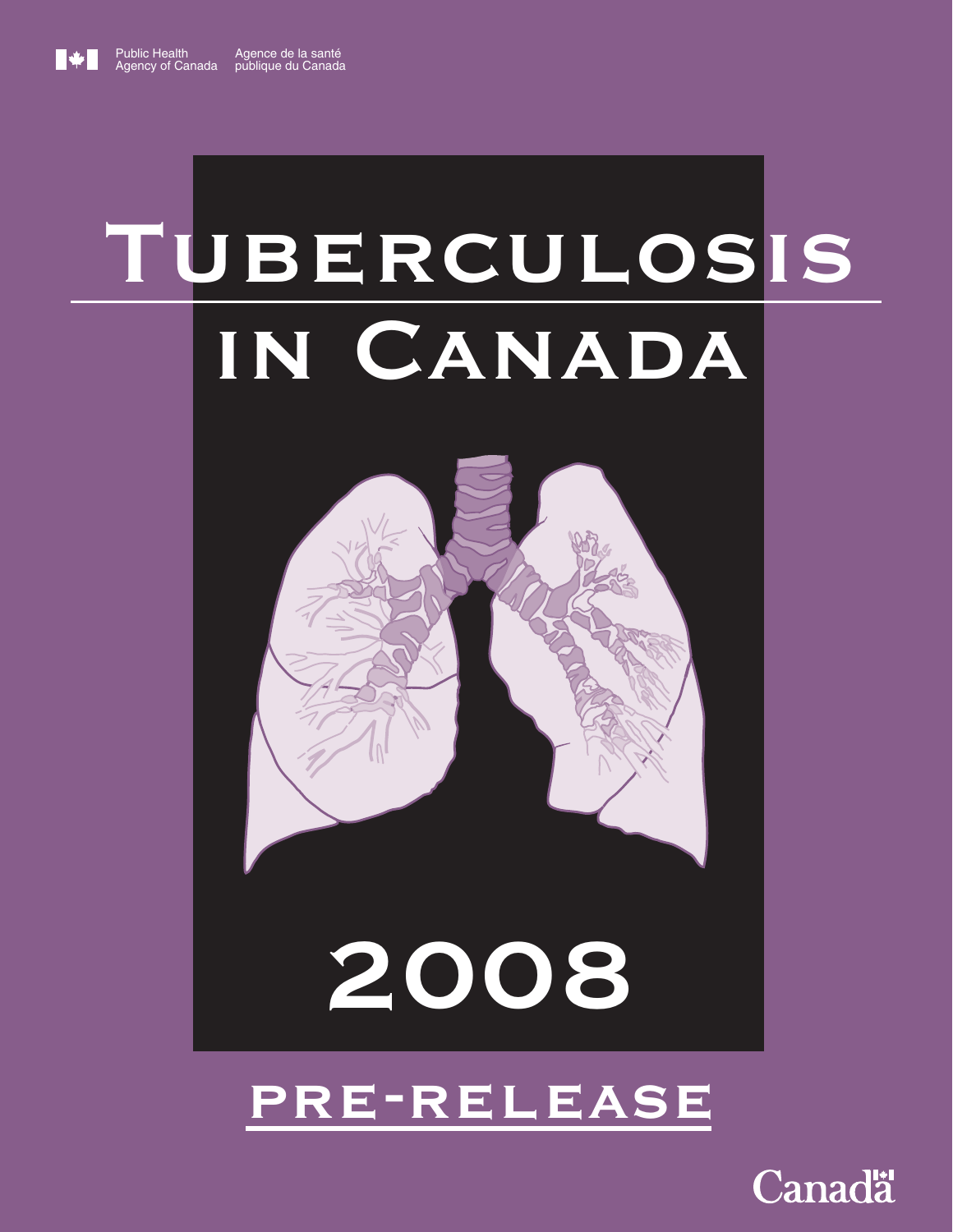Our mission is to promote and protect the health of Canadians through leadership, partnership, innovation and action in public health.

*Public Health Agency of Canada*

## HOW TO REACH US

For more information, copies of this report or other related reports please contact:

Tuberculosis Prevention and Control Community Acquired Infections Division Centre for Communicable Diseases and Infection Control Infectious Disease and Emergency Preparedness Branch Public Health Agency of Canada 100 Eglantine Driveway, Health Canada Building A.L. 0603B, Tunney's Pasture Ottawa, ON K1A 0K9 Telephone: (613) 941-0238 Facsimile: (613) 946-3902 EMAIL: TB\_1@ phac-aspc.gc.ca

## **Tuberculosis in Canada 2008 – Pre-release**

is available on the Internet at the following address: **http://www.publichealth.gc.ca/tuberculosis**

Également disponible en français sous le titre : **La Tuberculose au Canada 2008 – Prédiffusion**

This report was prepared by:

**Edward Ellis, MD, MPH, FRCPC Manager Tuberculosis Prevention and Control**

**Victor Gallant, MA Tuberculosis Database Manager Tuberculosis Prevention and Control**

**Kathryn Dawson Surveillance Officer Tuberculosis Prevention and Control**

**Derek Scholten, MSc Senior Epidemiologist Tuberculosis Prevention and Control**

© Her Majesty the Queen in Right of Canada, represented by the Minister of Health, 2009

## ACKNOWLEDGEMENTS

The authors acknowledge the members of the Canadian Tuberculosis Committee and the Provincial and Territorial Tuberculosis Programs for their contribution and participation in the Canadian Tuberculosis Reporting System.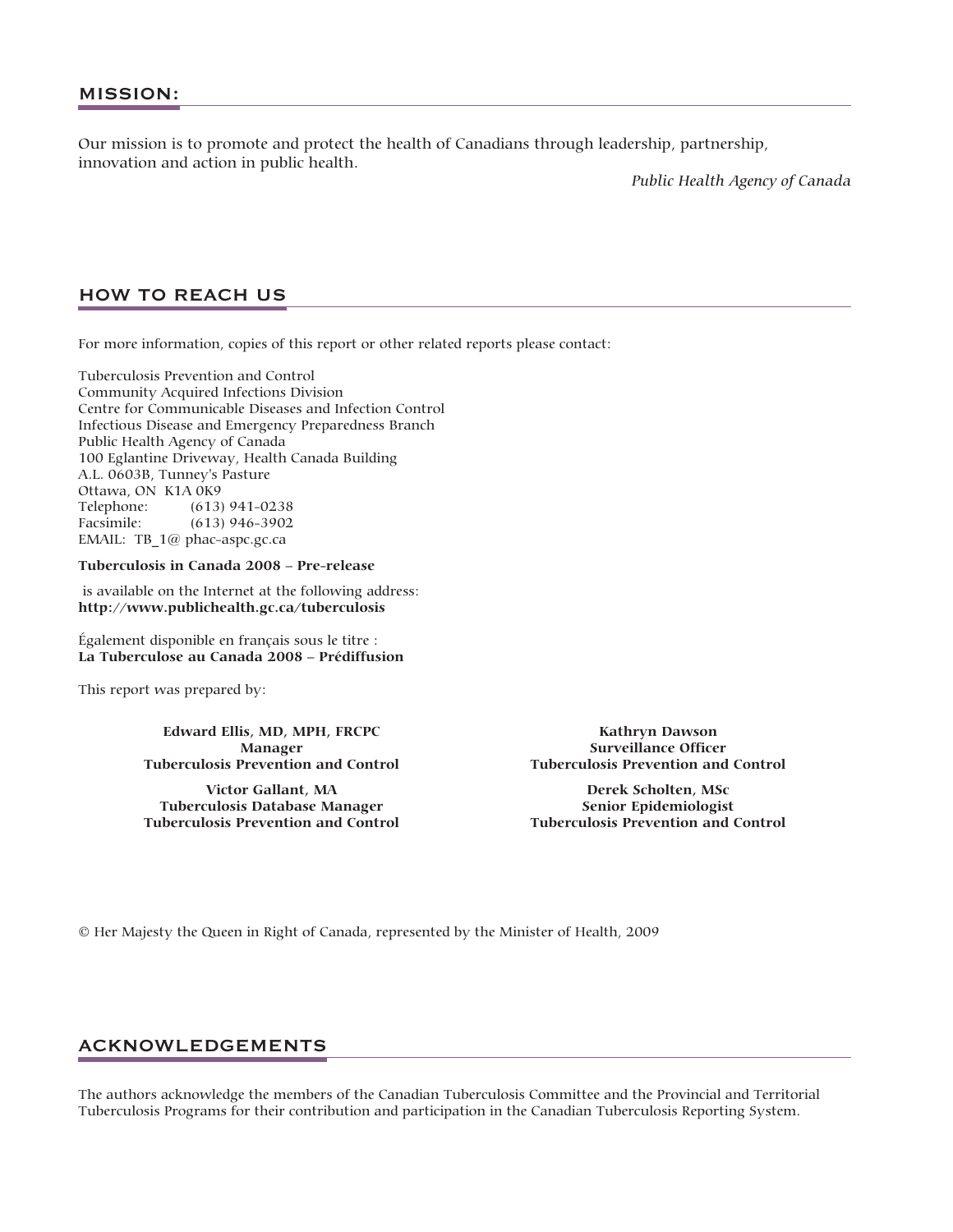# TUBERCULOSIS in Canada

2008

Pre-Release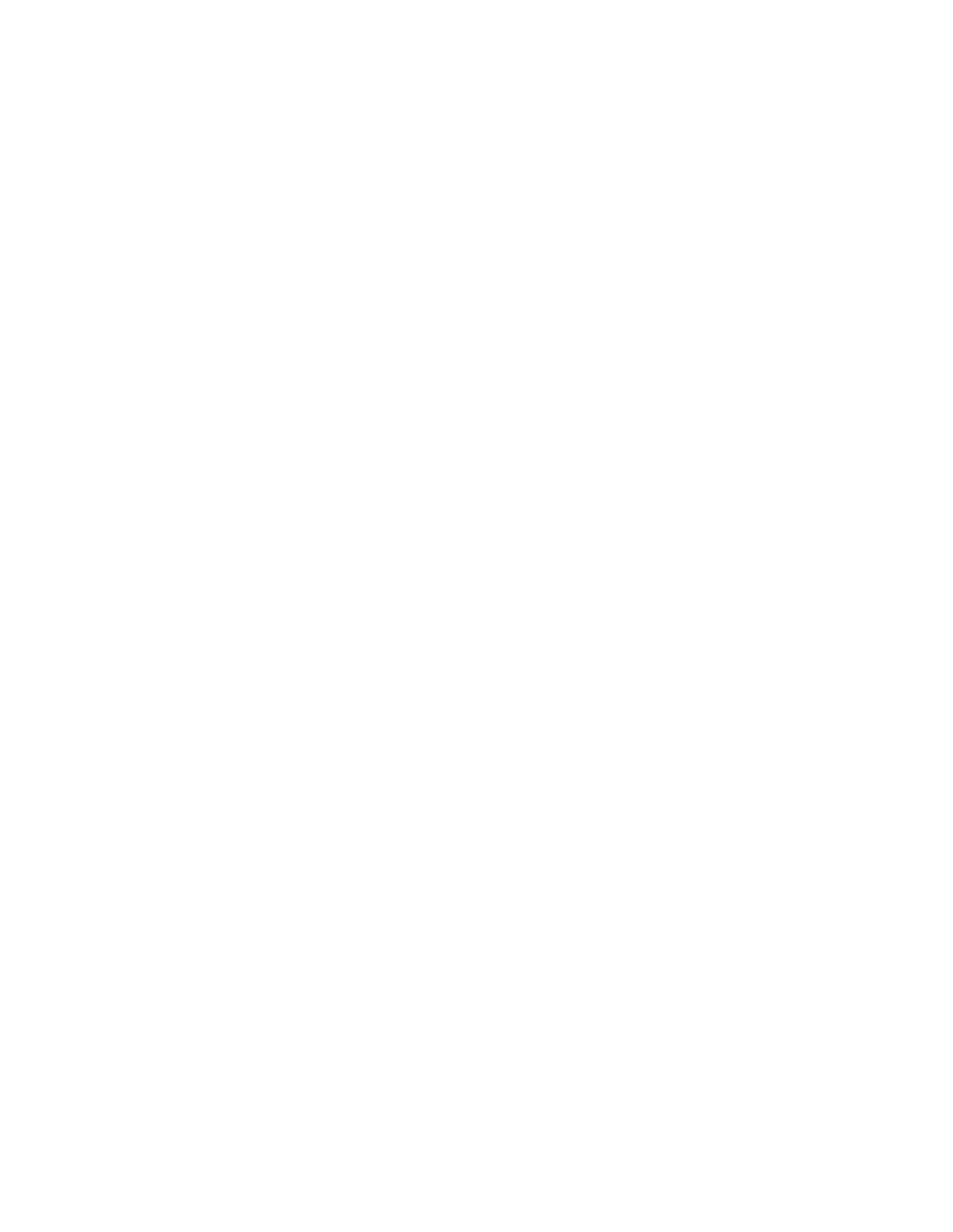To facilitate an earlier release of *Tuberculosis in Canada, 2008*, the following 5 tables have been extracted from the Canadian Tuberculosis Reporting System (CTBRS) for the year 2008. Data included in this pre-release report should be considered provisional until publication of the full report, *Tuberculosis in Canada 2008*.

## Highlights

In total, 1,600 new active and re-treatment tuberculosis (TB) cases (a rate of 4.8 per 100,000 population) were reported to the CTBRS in 2008. These preliminary data suggest that, relative to 2007, the number of cases reported increased by 1.5% from 1,577 to 1,600. The TB case rate in 2008 remained unchanged at 4.8 per 100,000 from that reported in 2007.

The three most populous provinces (British Columbia, Ontario and Quebec) which collectively made up 75% of Canada's population in 2008, accounted for 69% of the total number of reported cases. The highest rate, 184.4 cases per 100,000 population was reported in Nunavut. For New Brunswick and Nova Scotia the rate was less than 1 per 100,000 population. For Prince Edward Island, no TB cases were reported in 2008 (Table 1).

Individuals between the ages of 25 and 34 years made up the largest number of reported cases, accounting for 18% of the total. However, the corresponding case rate of 6.5 per 100,000 for this age group was surpassed by the age-specific rate 9.1 per 100,000 for those greater than 74 years of age (Table 2).

In 2008, foreign-born individuals accounted for 62% of all reported TB cases in Canada. Canadian-born non-Aboriginal and Canadian-born Aboriginal cases made up 13% and 21% of all reported cases, respectively (Table 3). However, the TB rate in the Canadian-born Aboriginal group continues to be the highest of the three groups, being almost 6 times greater than the overall Canadian rate.

Pulmonary TB, defined as tuberculosis of the lungs and conducting airways, was the most frequently reported main diagnostic site, representing 68% of all reported cases in 2008 (Table 4). There were a total of 58 cases of primary TB with 66% of these reported in the Canadianborn Aboriginal population. Of the 174 peripheral lymph node TB cases, 83% were diagnosed in foreign-born individuals (Table 5).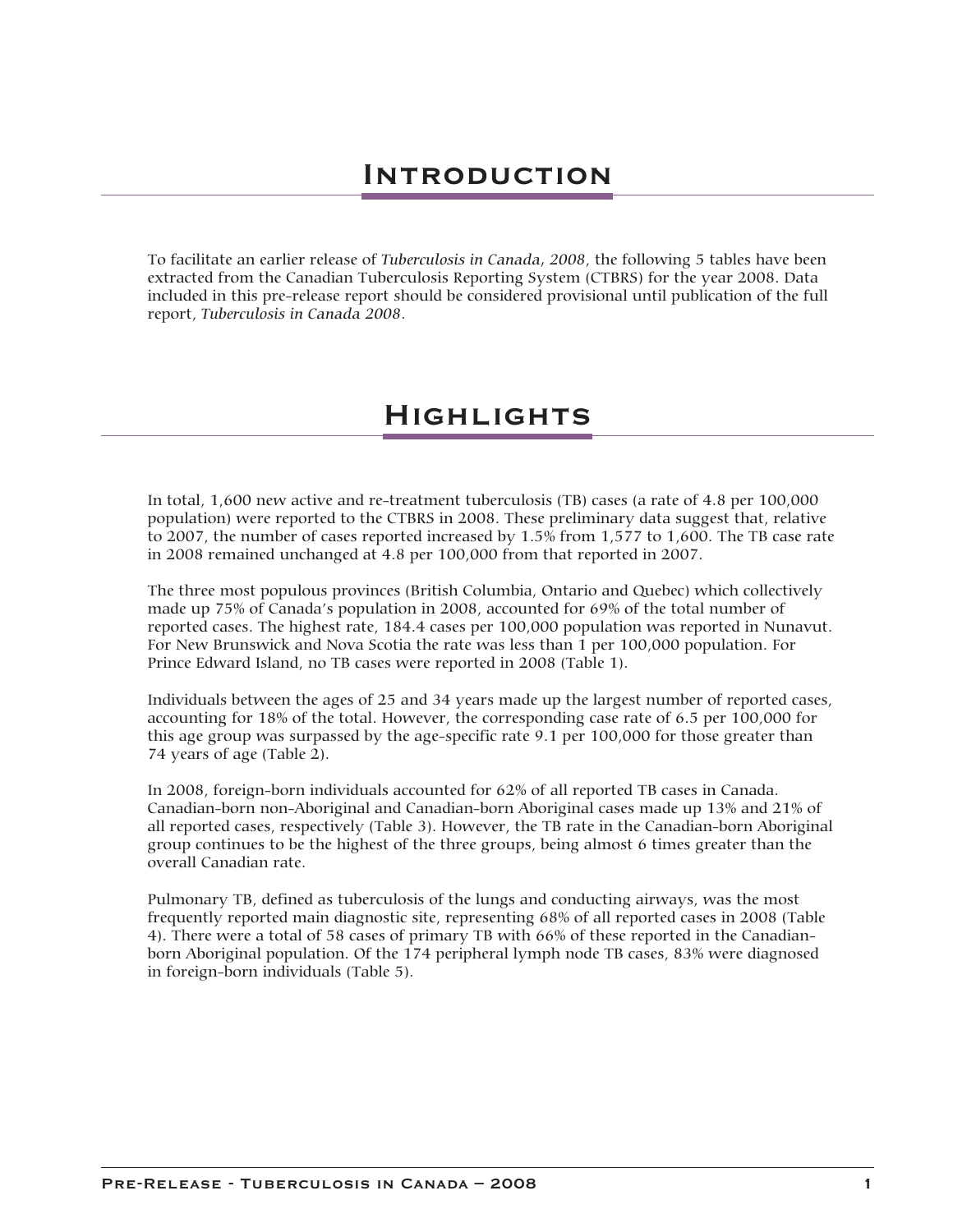## <sup>2</sup> **Table 1**

| Year of   |       | <b>CANADA</b>      |                  |                |                |                |      |      | <b>Province/territory</b> |       |       |      |                |                |                    |
|-----------|-------|--------------------|------------------|----------------|----------------|----------------|------|------|---------------------------|-------|-------|------|----------------|----------------|--------------------|
| diagnosis |       |                    | N.L.             | P.E.I.         | N.S.           | N.B.           | Que. | Ont. | Man.                      | Sask. | Alta. | B.C. | Y.T.           | <b>N.W.T.</b>  | Nvt.               |
| 1998      | Cases | 1,810              | 8                | $\overline{2}$ | 18             | $9\,$          | 290  | 742  | 116                       | 98    | 158   | 329  | $\overline{2}$ | 38             | $\mathbf 0$        |
|           | Rate  | $\boldsymbol{6.0}$ | 1.5              | 1.5            | 1.9            | $1.2$          | 4.0  | 6.5  | 10.2                      | 9.6   | 5.5   | 8.3  | 6.4            | 93.1           | $\boldsymbol{0.0}$ |
| 1999      | Cases | 1,821              | 12               | $\overline{2}$ | 15             | 15             | 314  | 699  | 132                       | 116   | 149   | 328  | $\mathbf{1}$   | 23             | 15                 |
|           | Rate  | 6.0                | 2.3              | 1.5            | 1.6            | 2.0            | 4.3  | 6.1  | 11.6                      | 11.4  | 5.0   | 8.2  | 3.2            | 56.6           | 55.9               |
| 2000      | Cases | 1,724              | 10               | $\overline{c}$ | 3              | 10             | 318  | 700  | 98                        | 104   | 133   | 286  | 3              | 10             | 47                 |
|           | Rate  | 5.6                | 1.9              | 1.5            | 0.3            | 1.3            | 4.3  | 6.0  | 8.5                       | 10.3  | 4.4   | 7.1  | 9.9            | 24.7           | 170.9              |
| 2001      | Cases | 1,773              | 19               | 3              | 8              | 10             | 261  | 699  | 115                       | 114   | 116   | 380  | $\mathbf 0$    | 8              | 40                 |
|           | Rate  | 5.7                | 3.6              | 2.2            | 0.9            | 1.3            | 3.5  | 5.9  | 10.0                      | 11.4  | 3.8   | 9.3  | 0.0            | 19.6           | 142.2              |
| 2002      | Cases | 1,666              | 9                | $\overline{1}$ | 9              | 11             | 288  | 716  | 98                        | 89    | 128   | 286  | $\mathbf{0}$   | $\overline{4}$ | 27                 |
|           | Rate  | $5.3\,$            | 1.7              | 0.7            | 1.0            | 1.5            | 3.9  | 5.9  | 8.5                       | 8.9   | 4.1   | 7.0  | $0.0\,$        | 9.6            | 93.7               |
| 2003      | Cases | 1,631              | $\overline{7}$   | 3              | 6              | 12             | 257  | 693  | 127                       | 91    | 110   | 305  | $\overline{1}$ | 12             | $\overline{7}$     |
|           | Rate  | 5.2                | 1.3              | 2.2            | 0.6            | 1.6            | 3.4  | 5.7  | 10.9                      | 9.1   | 3.5   | 7.4  | 3.2            | 28.2           | 23.9               |
| 2004      | Cases | 1,613              | $\overline{7}$   | $\overline{1}$ | 8              | 10             | 219  | 700  | 144                       | 70    | 109   | 299  | $\overline{4}$ | 10             | 32                 |
|           | Rate  | 5.0                | 1.4              | 0.7            | 0.9            | 1.3            | 2.9  | 5.6  | 12.3                      | 7.0   | 3.4   | 7.2  | 12.7           | 23.1           | 107.2              |
| 2005      | Cases | 1,641              | $\boldsymbol{9}$ | $\overline{1}$ | $\overline{7}$ | 6              | 255  | 643  | 114                       | 139   | 146   | 265  | 3              | 8              | 45                 |
|           | Rate  | 5.1                | 1.7              | 0.7            | 0.7            | 0.8            | 3.4  | 5.1  | 9.7                       | 14.0  | 4.4   | 6.3  | 9.4            | 18.4           | 148.4              |
| 2006      | Cases | 1,654              | 12               | 0              | 10             | $\overline{2}$ | 228  | 673  | 134                       | 87    | 131   | 320  | 3              | 6              | 48                 |
|           | Rate  | 5.1                | 2.4              | $\mathbf{0.0}$ | 1.1            | 0.3            | 3.0  | 5.3  | 11.3                      | 8.8   | 3.8   | 7.5  | 9.3            | 13.9           | 155.8              |
| 2007      | Cases | 1,577              | $\overline{7}$   | 0              | $\overline{7}$ | 5              | 229  | 683  | 103                       | 106   | 112   | 276  | 3              | 15             | 31                 |
|           | Rate  | 4.8                | 1.4              | 0.0            | 0.7            | 0.7            | 3.0  | 5.3  | 8.6                       | 10.6  | 3.2   | 6.4  | 9.2            | 34.5           | 99.2               |
| 2008*     | Cases | 1,600              | 8                | 0              | 4              | $\overline{4}$ | 241  | 568  | 141                       | 92    | 167   | 296  | 8              | 13             | 58                 |
|           | Rate  | 4.8                | 1.6              | $\mathbf{0.0}$ | 0.4            | 0.5            | 3.1  | 4.4  | 11.7                      | 9.1   | 4.7   | 6.8  | 24.1           | 30.0           | 184.4              |

**Reported new active and re-treatment tuberculosis cases and incidence rate per 100,000 - Canada and provinces/ territories: 1998-2008**

\*Cases and rates for 2008 are provisional until publication of the Tuberculosis in Canada – 2008 Annual Report.

PRE-RELEASE Pre-Release - Tuberculosis in Canada – 2008<br>Pre-Release - Tuberculosis in Canada – 2008  $\blacksquare$ TUBERCULOSIS IN CANADA - 2008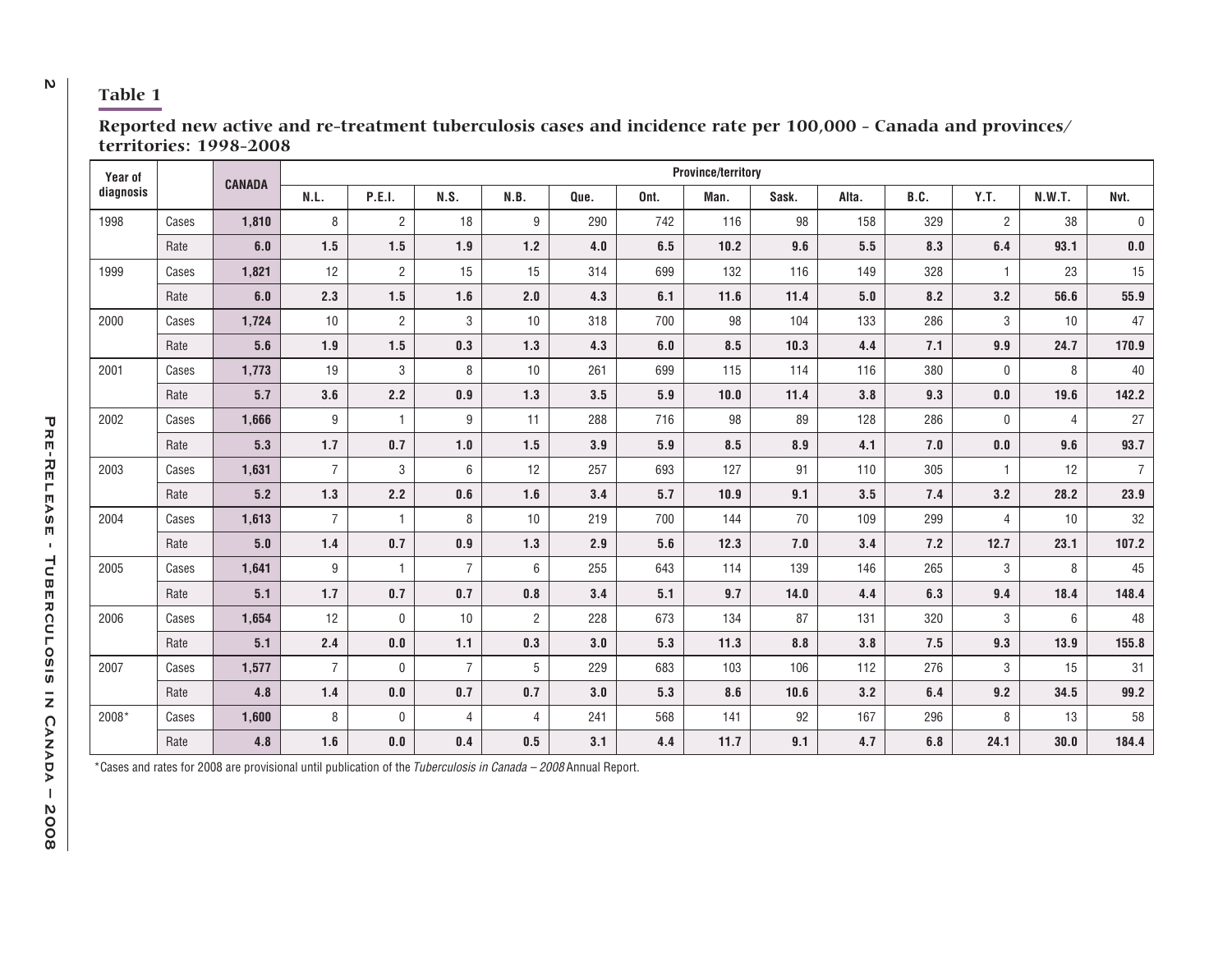| Reported new active and re-treatment tuberculosis cases and incidence rate per 100,000 by age group - Canada: 1998-2008 |  |
|-------------------------------------------------------------------------------------------------------------------------|--|

| Year of   |       |              |                |         |          |           |                    | Age group |           |           |           |        |          |
|-----------|-------|--------------|----------------|---------|----------|-----------|--------------------|-----------|-----------|-----------|-----------|--------|----------|
| diagnosis |       | <b>TOTAL</b> | $< 1$          | $1 - 4$ | $5 - 14$ | $15 - 24$ | $25 - 34$          | $35 - 44$ | $45 - 54$ | $55 - 64$ | $65 - 74$ | $75 +$ | Age unk. |
| 1998      | Cases | 1,810        | $20\,$         | $60\,$  | $72\,$   | 187       | 314                | 308       | 184       | 174       | 235       | 256    |          |
|           | Rate  | 6.0          | 5.8            | 3.9     | 1.8      | 4.6       | 7.0                | 5.9       | 4.5       | 6.6       | 11.0      | 16.0   |          |
| 1999      | Cases | 1,821        | 32             | 55      | 61       | 205       | 340                | 253       | 193       | 173       | 244       | 265    |          |
|           | Rate  | 6.0          | $9.5\,$        | 3.7     | 1.5      | $5.0$     | 7.7                | 4.8       | 4.6       | 6.3       | 11.4      | 16.1   |          |
| 2000      | Cases | 1,724        | 17             | $50\,$  | 44       | 207       | 316                | 279       | 208       | 160       | 204       | 239    |          |
|           | Rate  | 5.6          | $5.0\,$        | 3.4     | 1.1      | 5.0       | 7.3                | 5.3       | 4.8       | 5.7       | 9.5       | 14.0   |          |
| 2001      | Cases | 1,773        | 11             | 33      | 70       | 180       | 325                | 289       | 207       | 183       | 219       | 256    |          |
|           | Rate  | 5.7          | 3.3            | 2.3     | $1.7$    | 4.3       | 7.5                | 5.5       | 4.6       | 6.3       | 10.1      | 14.5   |          |
| 2002      | Cases | 1,666        | 11             | 43      | 45       | 211       | 314                | 264       | 202       | 161       | 199       | 216    |          |
|           | Rate  | 5.3          | 3.4            | 3.1     | 1.1      | 4.9       | 7.3                | 5.0       | 4.4       | 5.2       | 9.2       | 11.9   |          |
| 2003      | Cases | 1,631        | $\overline{7}$ | 34      | 41       | 198       | 332                | 277       | 207       | 154       | 178       | 203    |          |
|           | Rate  | 5.2          | 2.1            | 2.5     | $1.0$    | 4.6       | 7.7                | $5.3\,$   | 4.4       | 4.7       | 8.1       | 10.8   |          |
| 2004      | Cases | 1,613        | 6              | 33      | 45       | 198       | 324                | 272       | 198       | 167       | 177       | 193    |          |
|           | Rate  | 5.0          | 1.8            | $2.4$   | 1.1      | 4.6       | 7.5                | 5.3       | 4.1       | 4.9       | 8.0       | 10.0   |          |
| 2005      | Cases | 1,641        | 10             | 38      | 71       | 254       | 279                | 278       | 212       | 143       | 168       | 188    |          |
|           | Rate  | 5.1          | 2.9            | 2.8     | 1.8      | 5.8       | 6.4                | 5.4       | 4.3       | 4.0       | 7.5       | 9.5    |          |
| 2006      | Cases | 1,654        | $10$           | 46      | 51       | 261       | 253                | 287       | 201       | 158       | 168       | 219    |          |
|           | Rate  | 5.1          | 2.9            | 3.3     | 1.3      | 5.8       | 5.8                | 5.7       | 4.0       | 4.3       | 7.4       | 10.7   |          |
| 2007*     | Cases | 1,577        | 12             | 33      | 53       | 200       | 255                | 285       | 210       | 160       | 151       | 218    |          |
|           | Rate  | 4.8          | 3.4            | $2.4$   | $1.4$    | 4.4       | 5.8                | 5.7       | 4.1       | 4.2       | $6.5\,$   | 10.4   |          |
| 2008*     | Cases | 1,600        | 8              | 30      | 50       | 198       | 293                | 272       | 222       | 165       | 165       | 197    |          |
|           | Rate  | 4.8          | 2.2            | $2.1$   | $1.3$    | 4.4       | $\boldsymbol{6.5}$ | 5.6       | 4.2       | 4.2       | $6.9\,$   | 9.1    |          |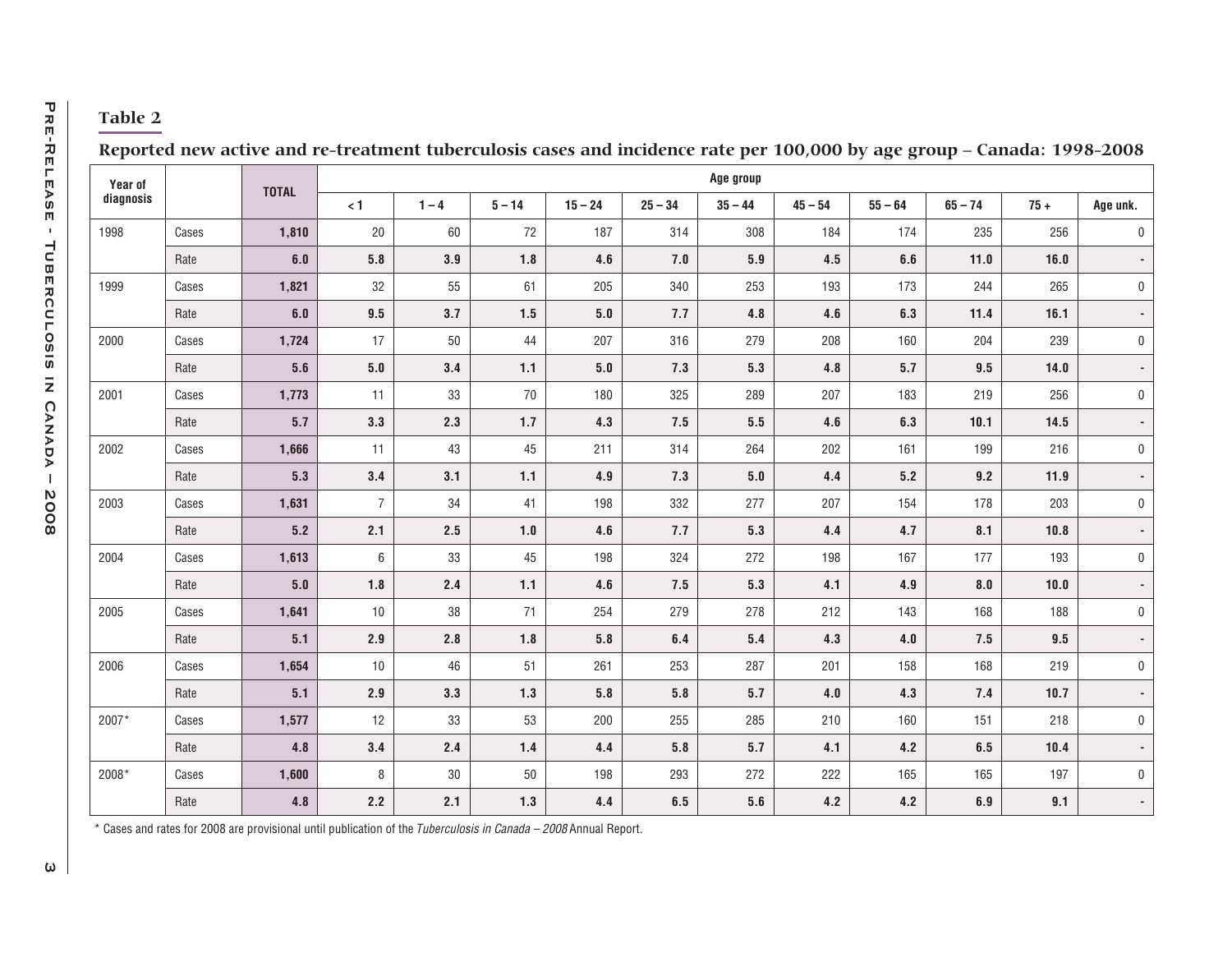|                    | <b>Birthplace</b>                                           |       | <b>CANADA</b> | <b>Province/territory</b> |                  |                  |                         |                         |                |                |                            |                |                |        |
|--------------------|-------------------------------------------------------------|-------|---------------|---------------------------|------------------|------------------|-------------------------|-------------------------|----------------|----------------|----------------------------|----------------|----------------|--------|
|                    |                                                             |       |               | N.L.                      | <b>P.E.I.</b>    | N.S.             | N.B.                    | Que.                    | Ont.           | Man.           | Sask.                      | Alta.          | B.C.           | North* |
| Canadian-          | Aboriginal                                                  |       |               |                           |                  |                  |                         |                         |                |                |                            |                |                |        |
| born               | North American Indian                                       |       | 227           | $\mathbf{0}$              | $\mathbf 0$      | $\mathbf 0$      | $\pmb{0}$               | $\overline{\mathbf{4}}$ | 8              | 93             | 53                         | 11             | 38             |        |
|                    | Status Indian                                               |       | 218           | $\mathbf 0$               | $\mathbf 0$      | $\mathbf 0$      | 0                       | 4                       | $\overline{7}$ | 89             | 53                         | 9              | 36             |        |
|                    | Non-Status                                                  | Cases | $\mathbf{g}$  | $\mathbf 0$               | $\boldsymbol{0}$ | $\mathbf 0$      | $\mathbf 0$             | $\mathbf 0$             | $\mathbf{1}$   | $\overline{4}$ | $\mathbf 0$                | $\overline{2}$ | $\overline{2}$ |        |
|                    | Métis                                                       |       | 27            | 0                         | $\mathbf 0$      | $\mathbf 0$      | 0                       | $\mathbf{0}$            | 0              | $\mathbf{1}$   | 19                         | 3              | 3              |        |
|                    | Inuit                                                       |       | 87            | $\overline{2}$            | $\boldsymbol{0}$ | $\pmb{0}$        | $\mathbf 0$             | 22                      | 3              | $\pmb{0}$      | $\pmb{0}$                  | $\mathbf{1}$   | $\mathbf{1}$   |        |
|                    |                                                             | Cases | 341           | $\boldsymbol{2}$          | $\mathbf 0$      | $\pmb{0}$        | $\pmb{0}$               | 26                      | 11             | 94             | 72                         | 15             | 42             |        |
|                    | <b>Total Aboriginal</b>                                     | Rate  | 28.2          | 8.7                       | 0.0              | $\mathbf{0.0}$   | $0.0\,$                 | 24.2                    | 4.6            | 51.2           | 44.3                       | 7.7            | 21.3           | 130.2  |
|                    |                                                             | Cases | 209           | 6                         | $\mathbf 0$      | $\mathbf 0$      | $\sqrt{3}$              | 77                      | 42             | 10             | $\boldsymbol{9}$           | 20             | 42             |        |
|                    | Non-Aboriginal                                              | Rate  | 0.8           | 1.3                       | $0.0\,$          | $0.0\,$          | 0.4                     | 1.2                     | 0.5            | 1.2            | 1.1                        | 0.7            | 1.5            |        |
|                    |                                                             | Cases | 550           | 8                         | $\mathbf{0}$     | $\mathbf{0}$     | $\mathbf 3$             | 103                     | 53             | 104            | 81                         | 35             | 84             |        |
|                    | <b>Total Canadian-born</b>                                  | Rate  | 2.1           | 1.6                       | 0.0              | 0.0              | 0.4                     | 1.5                     | $0.6\,$        | 10.1           | 8.5                        | $1.2$          | 2.8            |        |
| Foreign-           | Africa, high HIV prevalence                                 |       | 86            | $\mathbf 0$               | $\pmb{0}$        | $\mathbf{1}$     | $\pmb{0}$               | 16                      | 26             | 6              | $\mathbf{1}$               | 23             | 13             |        |
| born<br>(WHO       | Africa, low HIV prevalence                                  |       | 22            | 0                         | $\boldsymbol{0}$ | $\pmb{0}$        | $\mathbf 0$             | 8                       | 6              | $\pmb{0}$      | $\mathbf{1}$<br>$\sqrt{5}$ | $\overline{2}$ |                |        |
| regions)           | American region - Latin American<br>and Caribbean countries | Cases | 59            | 0                         | $\mathbf 0$      | $\mathbf 0$      | $\mathbf{1}$            | 28                      | 24             | $\mathbf{1}$   | $\mathbf{0}$               | 3              | $\overline{2}$ |        |
|                    | Established market economies and<br><b>Central Europe</b>   |       | 57            | 0                         | $\mathbf 0$      | $\mathbf 0$      | $\mathbf 0$             | $\overline{7}$          | 29             | $\mathbf 0$    | $\mathbf{1}$               | $\overline{7}$ | 13             |        |
|                    | Eastern Europe                                              |       | 16            | 0                         | $\pmb{0}$        | $\mathbf 0$      | $\mathbf 0$             | 4                       | 5              | $\mathbf{1}$   | $\mathbf 0$                | $\overline{2}$ | 4              |        |
|                    | Eastern Mediterranean                                       |       | 103           | 0                         | $\boldsymbol{0}$ | $\pmb{0}$        | $\pmb{0}$               | 21                      | 54             | $\overline{4}$ | $\overline{2}$             | 18             | 4              |        |
|                    | South-East Asia                                             |       | 222           | 0                         | $\mathbf 0$      | $\mathbf{1}$     | $\mathbf 0$             | 9                       | 132            | 3              | $\mathbf{1}$               | 28             | 48             |        |
|                    | <b>Western Pacific</b>                                      |       | 406           | 0                         | $\boldsymbol{0}$ | $\boldsymbol{0}$ | $\pmb{0}$               | 37                      | 182            | 19             | $5\,$                      | 46             | 117            |        |
|                    | Unknown                                                     |       | 14            | 0                         | $\mathbf 0$      | $\pmb{0}$        | $\pmb{0}$               | $\overline{2}$          | 9              | $\sqrt{3}$     | $\pmb{0}$                  | $\mathbf{0}$   | $\mathbf{0}$   |        |
|                    | <b>Total Foreign-born</b>                                   | Cases | 985           | 0                         | $\mathbf{0}$     | $\overline{2}$   | $\mathbf{1}$            | 132                     | 467            | 37             | 11                         | 132            | 203            |        |
|                    |                                                             | Rate  | 13.3          | 0.0                       | 0.0              | 3.1              | 2.8                     | 12.7                    | 11.6           | 20.4           | 16.8                       | 21.4           | 15.3           |        |
| Unknown birthplace |                                                             | Cases | 65            | $\mathbf 0$               | $\mathbf 0$      | $\overline{2}$   | $\mathbf 0$             | 6                       | 48             | $\mathbf 0$    | $\mathbf 0$                | $\mathbf{0}$   | 9              |        |
| TOTAL <sup>†</sup> |                                                             | Cases | 1,600         | 8                         | $\mathbf{0}$     | $\overline{4}$   | $\overline{\mathbf{4}}$ | 241                     | 568            | 141            | 92                         | 167            | 296            |        |
|                    |                                                             | Rate  | 4.8           | 1.6                       | 0.0              | 0.4              | 0.5                     | 3.1                     | 4.4            | 11.7           | 9.1                        | 4.7            | 6.8            |        |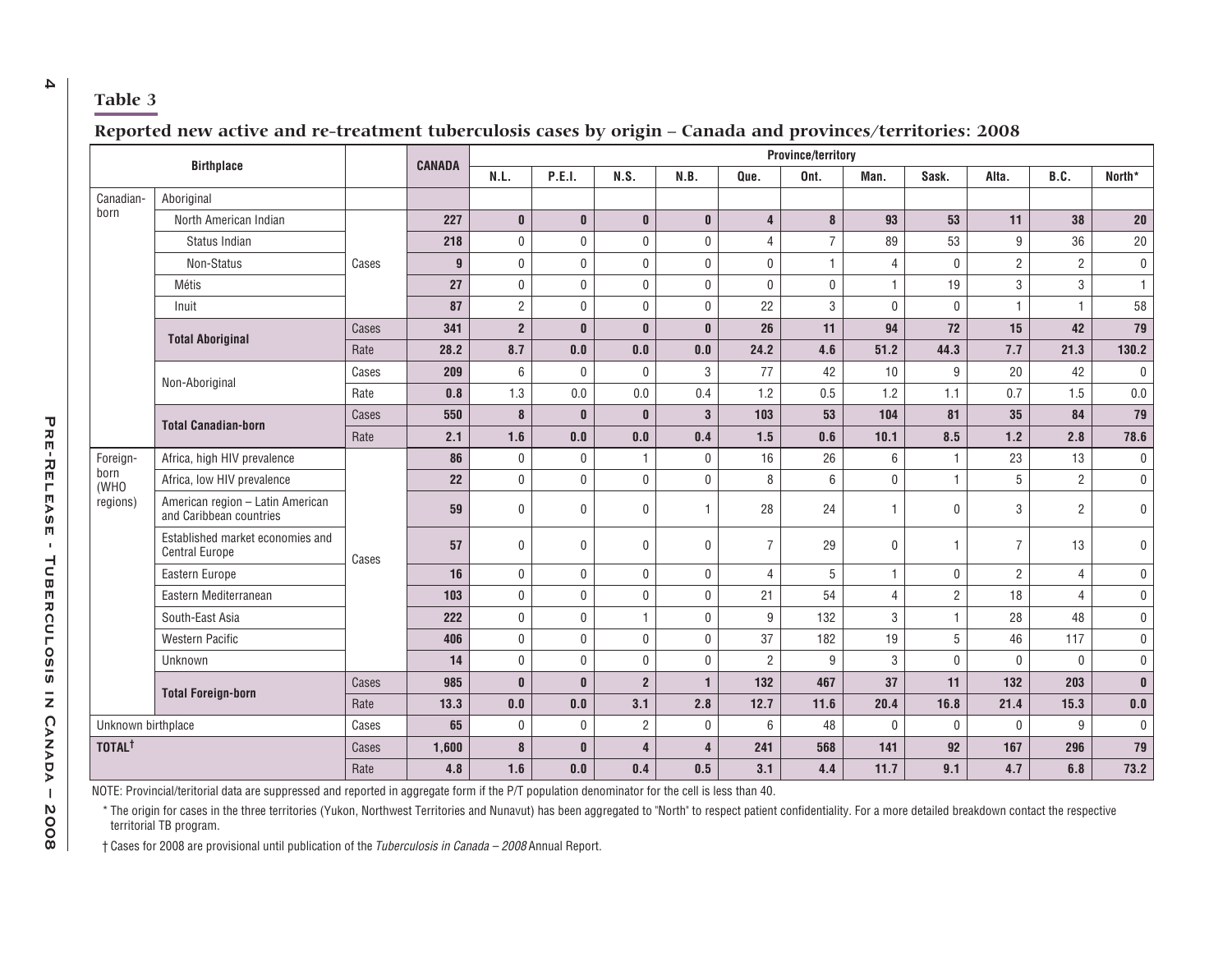| Year of diagnosis<br><b>Main diagnostic site</b> |                                                                                                                                                                                                                                                                                                                                                                                                                                                                                                                                                                                                                                                                                                       |              |                                                                    |       |       |       |       |       |       |              |                |             |       |
|--------------------------------------------------|-------------------------------------------------------------------------------------------------------------------------------------------------------------------------------------------------------------------------------------------------------------------------------------------------------------------------------------------------------------------------------------------------------------------------------------------------------------------------------------------------------------------------------------------------------------------------------------------------------------------------------------------------------------------------------------------------------|--------------|--------------------------------------------------------------------|-------|-------|-------|-------|-------|-------|--------------|----------------|-------------|-------|
|                                                  |                                                                                                                                                                                                                                                                                                                                                                                                                                                                                                                                                                                                                                                                                                       |              | 1998                                                               | 1999  | 2000  | 2001  | 2002  | 2003  | 2004  | 2005         | 2006           | 2007        | 2008  |
| Respiratory                                      | Primary*                                                                                                                                                                                                                                                                                                                                                                                                                                                                                                                                                                                                                                                                                              | Cases        | 130                                                                | 154   | 99    | 121   | 88    | 79    | 94    | 106          | 91             | 64          |       |
|                                                  |                                                                                                                                                                                                                                                                                                                                                                                                                                                                                                                                                                                                                                                                                                       | Rate         | 0.4                                                                | 0.5   | 0.3   | 0.4   | 0.3   | 0.2   | 0.3   | 0.3          | 0.3            | 0.2         | 0.2   |
|                                                  | Pulmonary <sup>t</sup>                                                                                                                                                                                                                                                                                                                                                                                                                                                                                                                                                                                                                                                                                | Cases        | 1,071                                                              | 1,105 | 1,068 | 1,134 | 1,023 | 963   | 935   | 960          | 1,017          | 1,013       | 1,080 |
|                                                  |                                                                                                                                                                                                                                                                                                                                                                                                                                                                                                                                                                                                                                                                                                       | Rate         | 3.6                                                                | 3.6   | 3.5   | 3.7   | 3.3   | 3.0   | 2.9   | 3.0          | 3.1            | 3.1         | 3.2   |
|                                                  | Other respiratory#                                                                                                                                                                                                                                                                                                                                                                                                                                                                                                                                                                                                                                                                                    | Cases        | 63                                                                 | 62    | 64    | 52    | 57    | 64    | 98    | 117          | 102            | 99          |       |
|                                                  |                                                                                                                                                                                                                                                                                                                                                                                                                                                                                                                                                                                                                                                                                                       | Rate         | 0.2                                                                | 0.2   | 0.2   | 0.2   | 0.2   | 0.2   | 0.3   | 0.4          | 0.3            | 0.3         | 0.2   |
| Nonrespiratory                                   | <b>Miliary</b>                                                                                                                                                                                                                                                                                                                                                                                                                                                                                                                                                                                                                                                                                        | Cases        | 30                                                                 | 25    | 26    | 14    | 18    | 20    | 30    | 24           | 22             | 22          |       |
|                                                  |                                                                                                                                                                                                                                                                                                                                                                                                                                                                                                                                                                                                                                                                                                       | Rate         | 0.1                                                                | 0.1   | 0.1   | 0.0   | 0.1   | 0.1   | 0.1   | 0.1          | 0.1            | 0.1         | 0.1   |
|                                                  | CNS                                                                                                                                                                                                                                                                                                                                                                                                                                                                                                                                                                                                                                                                                                   | Cases        | 24                                                                 | 15    | 16    | 17    | 20    | 26    | 19    | 20           | 22             | 22          | 12    |
|                                                  |                                                                                                                                                                                                                                                                                                                                                                                                                                                                                                                                                                                                                                                                                                       | Rate         | 0.1                                                                | 0.0   | 0.1   | 0.1   | 0.1   | 0.1   | 0.1   | 0.1          | 0.1            | 0.1         | 0.0   |
|                                                  | Peripheral lymph                                                                                                                                                                                                                                                                                                                                                                                                                                                                                                                                                                                                                                                                                      | Cases        | 276                                                                | 244   | 258   | 235   | 242   | 249   | 251   | 246          | 241            | 208         | 174   |
|                                                  | node                                                                                                                                                                                                                                                                                                                                                                                                                                                                                                                                                                                                                                                                                                  | Rate         | 0.9                                                                | 0.8   | 0.8   | 0.8   | 0.8   | 0.8   | 0.8   | 0.8          | 0.7            | 0.6         | 0.5   |
|                                                  | Other <sup>§</sup>                                                                                                                                                                                                                                                                                                                                                                                                                                                                                                                                                                                                                                                                                    | Cases        | 190<br>189<br>163<br>181<br>193<br>193<br>185<br>168<br>158<br>149 | 152   |       |       |       |       |       |              |                |             |       |
|                                                  |                                                                                                                                                                                                                                                                                                                                                                                                                                                                                                                                                                                                                                                                                                       | Rate         | 0.6                                                                | 0.6   | 0.5   | 0.6   | 0.6   | 0.6   | 0.6   | 0.5          | 0.5            | 0.5         | 0.5   |
| Unknown                                          |                                                                                                                                                                                                                                                                                                                                                                                                                                                                                                                                                                                                                                                                                                       | Cases        | 26                                                                 | 27    | 30    | 19    | 25    | 37    | -1    | $\mathbf{0}$ | $\overline{1}$ | $\mathbf 0$ |       |
|                                                  |                                                                                                                                                                                                                                                                                                                                                                                                                                                                                                                                                                                                                                                                                                       | Rate         | 0.1                                                                | 0.1   | 0.1   | 0.1   | 0.1   | 0.1   | 0.0   | 0.0          | 0.0            | 0.0         | 0.0   |
| TOTAL**                                          |                                                                                                                                                                                                                                                                                                                                                                                                                                                                                                                                                                                                                                                                                                       | <b>Cases</b> | 1,810                                                              | 1,821 | 1,724 | 1,773 | 1,666 | 1,631 | 1,613 | 1,641        | 1,654          | 1,577       | 1,600 |
|                                                  |                                                                                                                                                                                                                                                                                                                                                                                                                                                                                                                                                                                                                                                                                                       | Rate         | 6.0                                                                | 6.0   | 5.6   | 5.7   | 5.3   | 5.2   | 5.0   | 5.1          | 5.1            | 4.8         | 4.8   |
|                                                  | * Primary includes primary respiratory tuberculosis and tuberculous pleurisy in primary progressive tuberculosis, (ICD-9 codes 010.0-010.9; ICD-10 A15.7 and A16.7).                                                                                                                                                                                                                                                                                                                                                                                                                                                                                                                                  |              |                                                                    |       |       |       |       |       |       |              |                |             |       |
|                                                  | † Pulmonary includes tuberculosis of the lungs and conducting airways which includes tuberculous fibrosis of the lung, tuberculous bronchiectasis, tuberculous pneumonia, tuberculous pneumonia, tuberculous pneumothorax, iso<br>tracheal or bronchial tuberculosis and tuberculous laryngitis; (ICD-9 codes 011-011.9, 012.2, 012.3; ICD-10 codes A15.0-A15.3, A15.5, A15.5, A16.0-A16.2, A16.2, A16.4, A16.9).<br>‡ Other respiratory includes tuberculous pleurisy (non-primary) and tuberculosis of: intrathoracic lymph nodes, mediastinum, nasopharynx, nose (septum), and sinus (any nasal) (ICD-9 codes: 012.0, 012.1 and<br>012.8; ICD-10 codes: A15.4, A15.6, A15.8, A16.3, A16.5, A16.8). |              |                                                                    |       |       |       |       |       |       |              |                |             |       |